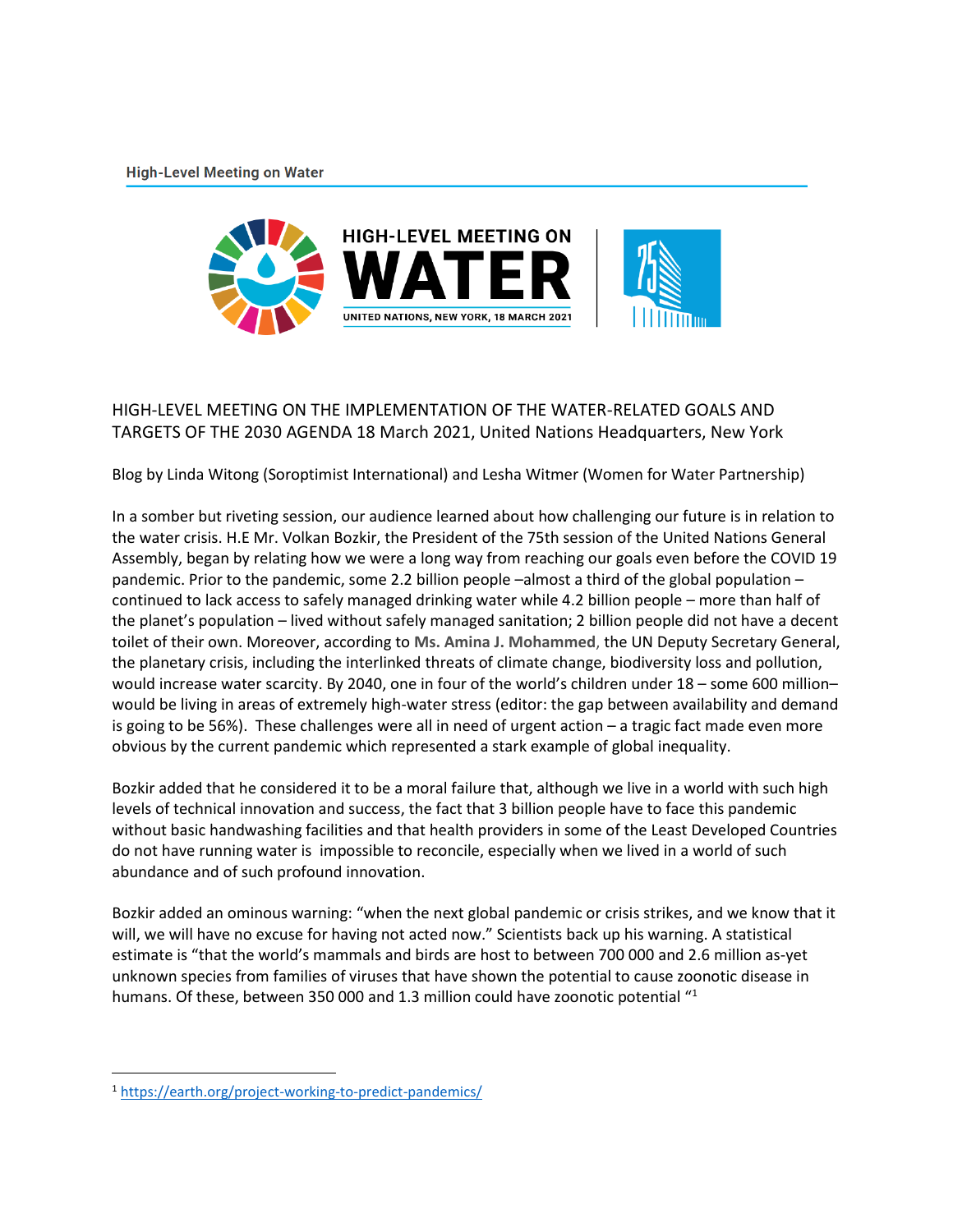Representatives of Member States joined Bozkir and Mohammed in agreeing that water was crucial for life. We simply cannot live on this planet – and certainly not in any healthy capacity – if we were deprived of this most basic human need. Our entire agricultural system – all of the food we consumed – is dependent upon water supplies. The same extends to all other life on this planet. Every ecosystem, every species, depends upon water. Safe drinking water systems and adequate sanitation is also essential to ensure cities and towns grew sustainably. Unfortunately, the future does not look promising as, according to Mohammed, more than 90 per cent of natural disasters are water-related and increased flooding threatens to destroy water points and sanitation facilities and contaminate our water sources.

Without these core services and needs met, our ability to provide education, healthcare, and jobs and livelihoods will suffer. Member States also joined Bozkir in acknowledging that an adequate provision of safe and clean water was empowerment especially for women and girls across the globe whose daily trek to collect water continued to be an impediment to accessing education, healthcare, or work.. While women's central role in the provision, management, and safeguarding of water was acknowledged, the implementation of this core principle remained far from adequate. Mohammed agreed with this assessment. She also observed that women and girls still suffered disproportionately when water and sanitation were lacking, affecting health and often restricting work and education opportunities. This was unfortunate as women are also the backbone of agriculture and key stewards of natural resources. The COVID-19 response has also highlighted the power of women's leadership. As such, Mohammed argued, we need to draw from women's experience with water and put more women decision-makers at the table as policies were put in place to build a green economy.

Other speakers also expressed concern that, by 2050, more than half the global population would be at risk due to stress on the world's water resources. Desertification alone would threaten the livelihoods of nearly one billion people in 100 countries and intense water scarcity may displace as many as 700 million people by 2030. With 40 per cent of the world's population living within shared river basins, trans-boundary water corporation, would become more important as without it "inclusive sustainable development is severely curtailed, and the potential for threats to peace and security are ever present."

So why wasn't anyone paying attention? Gilbert F. Houngbo, the President of the International Fund for Agricultural Development who also chairs UN Water observed that one problem might have been that "when we talked about the water crisis in global terms, it could seem abstract, and difficult to visualize". Yet, by using an analogy, an excellent point was made. if a water crisis had been occurring in our own homes, he argued that it would have become our top priority to fix the problem. If our toilet or sewerage system broke down, we would also act quickly and decisively. And if the stream in our local park became polluted or our streets flooded, or if service providers made crucial decisions with no consultation – we would definitely work individually and collectively until the issue was resolved. According to Houngbo, we needed to "do on a global scale what we would do in our own homes. The world is getting smaller, and our lives are all connected. The COVID crisis has shown this to be true."

States agreed that human health, productivity, food, energy and the natural environment all depended on a well-functioning, sustainable water cycle for everyone, everywhere. We still had time, but we needed to accelerate our efforts "and do it fast – in some areas up to four times faster – if we want to meet our SDG 6 commitments." And we do need adequate financial support.

The COVID-19 pandemic was described as being human tragedy. But it had also created an opportunity to build a more inclusive and sustainable world and make peace with nature. But Governments alone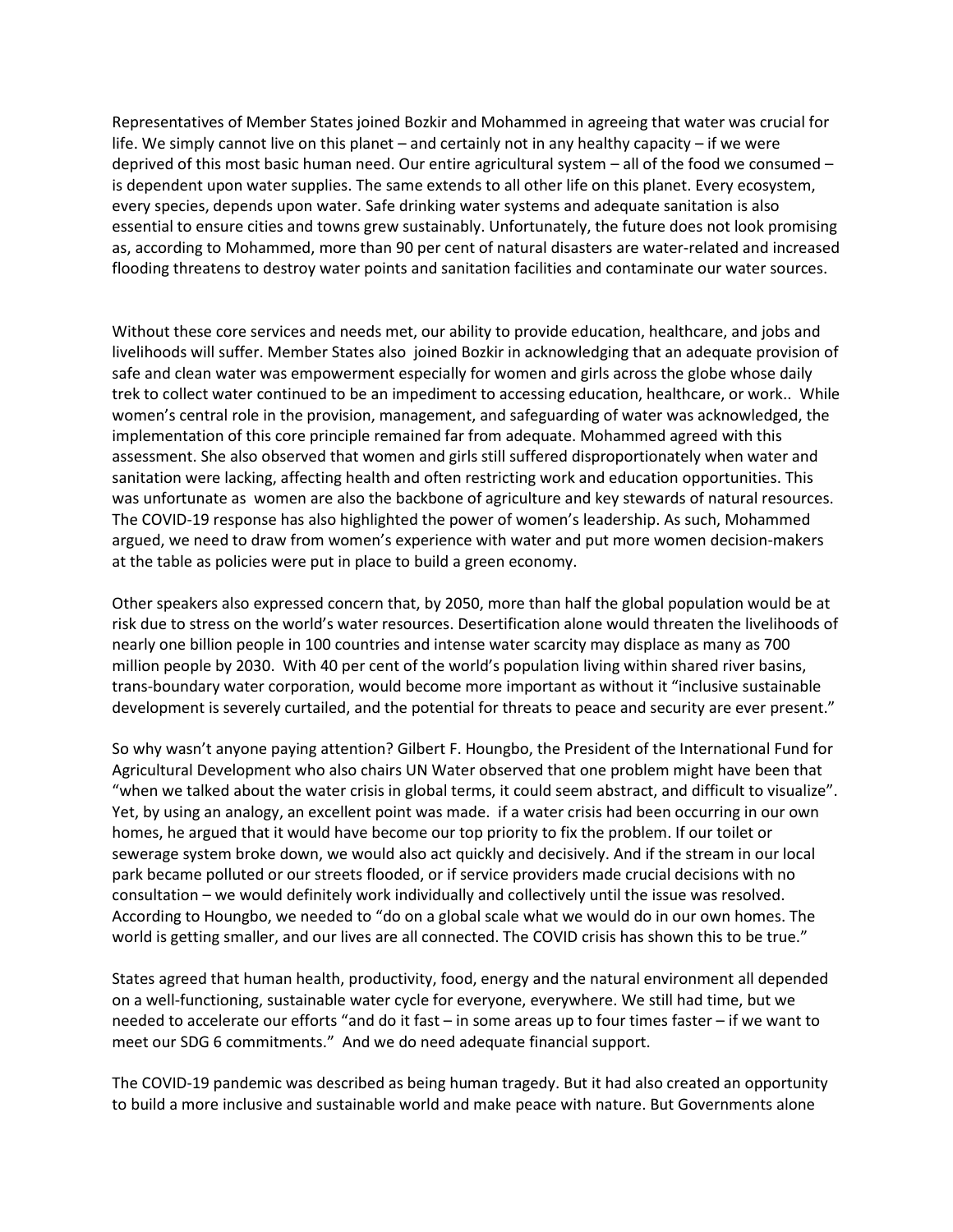cannot achieve the 2030 Agenda, strong engagement of stakeholders, including women and girls are essential for the achievement of all SDGs.

During the "CSO spotlight" as the President of the UNGA called it, voice was also given to Lesha Witmer as spokes women for Women for Water Partnership and the European Pact for Water. See speech www.womenforwater.org YouTube: <https://www.youtube.com/watch?v=nb1eSxdBVng>

Lesha stressed the following:

Water is pivotal to women's empowerment, enables them. Despite international commitments, practice is not on track, reliable data on achieving gender equality in the water domain are scarce, target 17.18 not reflected.

Ensuring people's views and needs are reflected in our actions, we need disaggregated data; Citizens science could make a huge difference in availability and trust in data.

Gender-responsive budgeting is a good tool in view of the gender-blindness of governmental budgets. It takes gender perspectives into account - avoiding discrimination.

Good governance requires policies addressing women's specific needs, empowers women to participate in decision-making on water in "ways defined by them". It implies equal access to the labour market with safe working conditions, equal pay and vocational training. Pay women's currently unpaid work is key to achieving gender equality and better management of water resources and a higher GDP.

Quotas improve "numbers". Good governance is also: ensure people can speak, acknowledge their input in decision-making. We need to train chairs, minute takers, potential speakers to achieve this.

Women for Water, WWAP, UN Water, national women's organizations are happy to share existing tools and cases.

News that water could be traded on the Wall Street futures market started a big on-line debate: is water a commodity or a human right? Monitoring systems lack Human Rights indicators, thus limiting interventions to realize HRWS and governance - as COVID has shown. @WfWPartnership; #water2me; #valuingwater